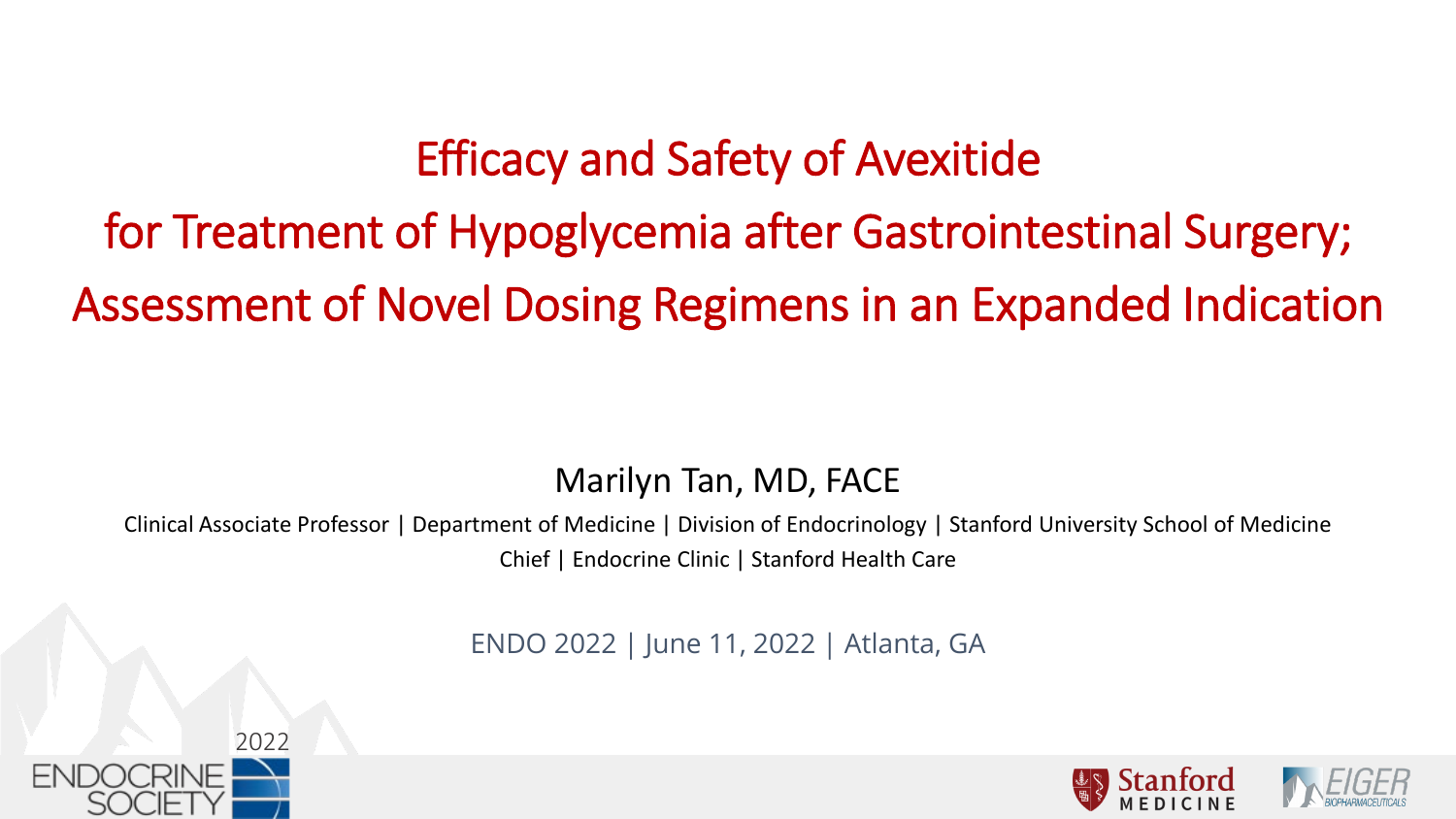### Presenter Disclosures

I have received research support from Eiger BioPharmaceuticals, Inc. as a site investigator.

This study is an investigator-initiated trial with funding provided by Eiger BioPharmaceuticals, Inc.

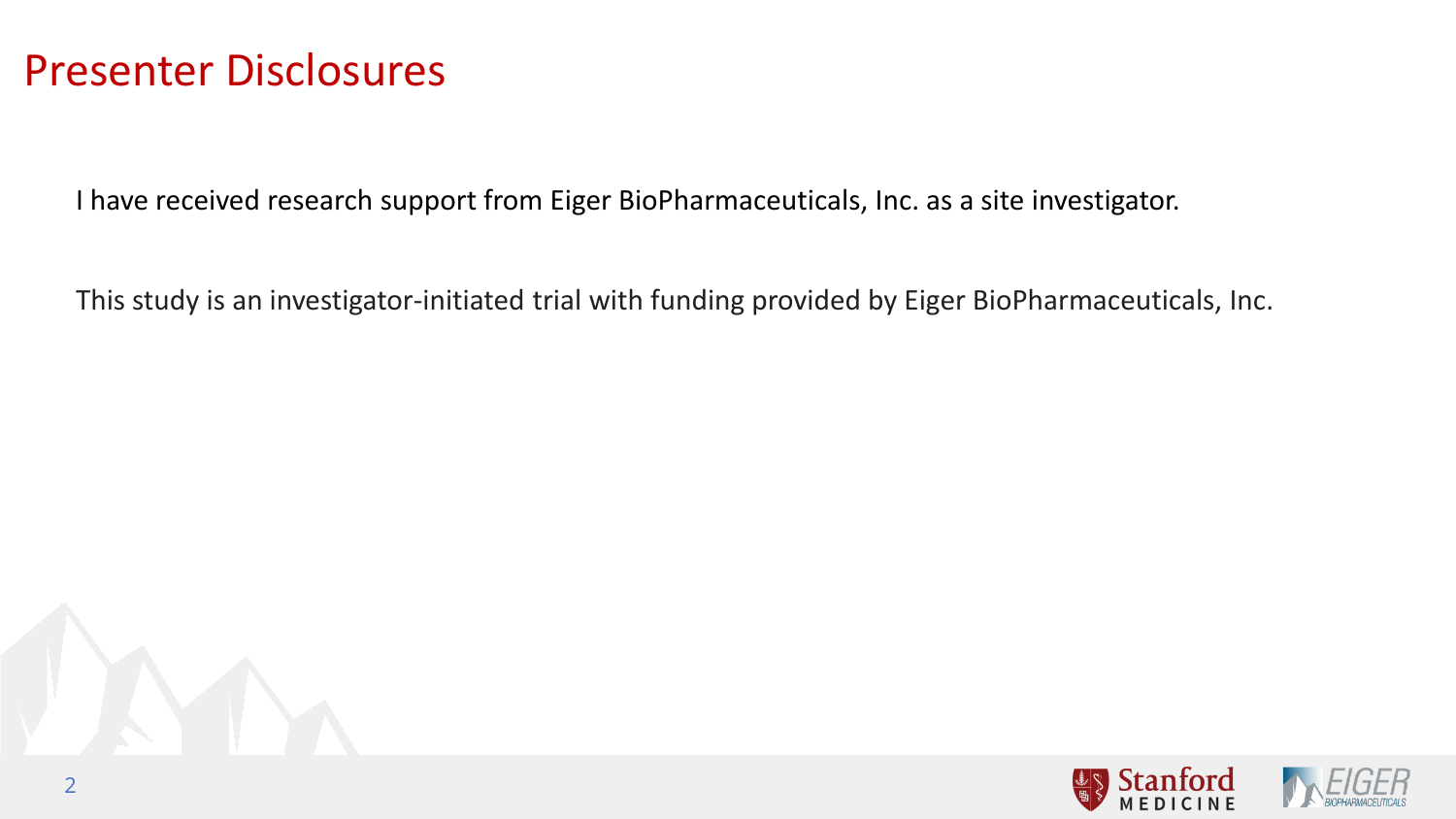# Post-Bariatric Hypoglycemia (PBH)

### **A COMPLICATION OF GASTROINTESTINAL SURGERY**

- 29-34% after Roux-en-Y gastric bypass (RYGB)<sup>1,2,3,4</sup>
- 11%–23% after vertical sleeve gastrectomy (VSG) $^{1,2,3,4,5}$ ; also reported after other GI surgeries
- Postprandial hypoglycemia 1-3 hours after meals
- Neuroglycopenic symptoms<sup>1,2,5</sup>
	- blurred vision, confusion, drowsiness, speech difficulty, incoordination, difficulty concentrating
- High frequency of hypoglycemia unawareness (37%)5
- Outcomes: seizures (59.4%)5, LOC (50%)5, hospitalization (50%)<sup>5</sup>, MVA (9.4%)<sup>5</sup>, death
- High degree of disability (93.8% consider themselves to be disabled)<sup>5</sup>, inability to work  $(40.6\%)^5$ , needing help with ADLs  $(9.4\%)^5$





<sup>1</sup>Lee CJ et al. *Obesity*. **2015**; 23: 1079-1084 <sup>4</sup>Brix JM et al. *Obes Facts*. **2019:**12:397-406

3 3Papamargaritis D et al. *Obes Surg* **2012**;22:1600-1606

²Lee CJ et al.. *Surg Obes Relat Dis*. **2018**;14(6):797-802 5Craig CM et al. *Surg Obes Relat Dis*. **2021**;17(11):1865-1872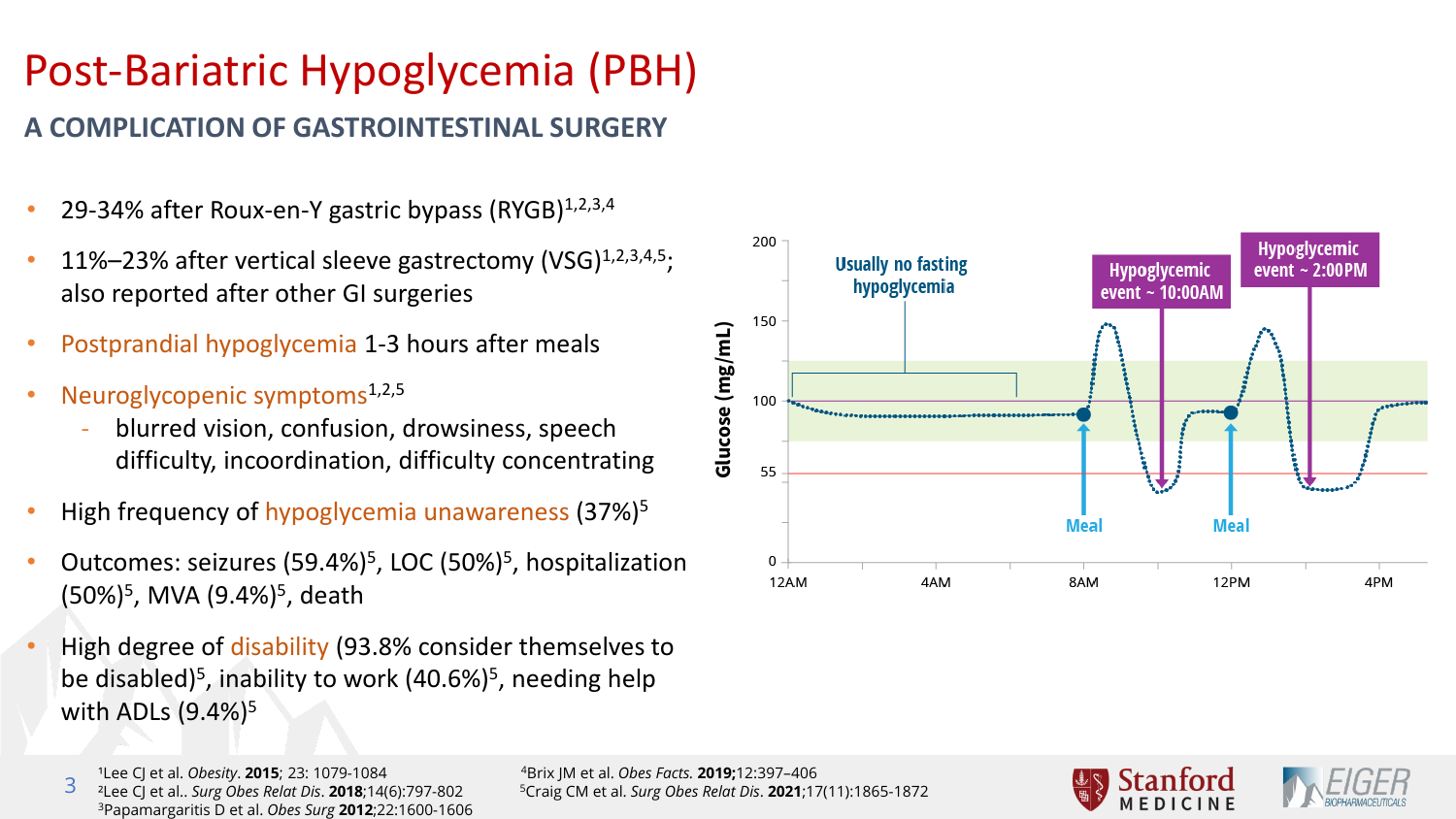# Therapeutic Approach to PBH

### **NO APPROVED TREATMENTS; HIGH UNMET MEDICAL NEED**

### • **Medical nutrition therapy**

- Frequent small meals/CHO restriction/low glycemic index
- **Stepped pharmacotherapy follows (off-label use)**
	- Acarbose  $\rightarrow$  Octreotide  $\rightarrow$  Diazoxide
	- Limited by efficacy/tolerability
	- Other off-label therapies: verapamil, diabetes medications
	- **Glucagon**
- **Surgical approaches for severe refractory cases**
	- Gastrostomy tube
	- RYGB reversal  $\rightarrow$  weight regain; incomplete efficacy

### **SAFE, EFFECTIVE, AND TARGETED THERAPIES ARE URGENTLY NEEDED**

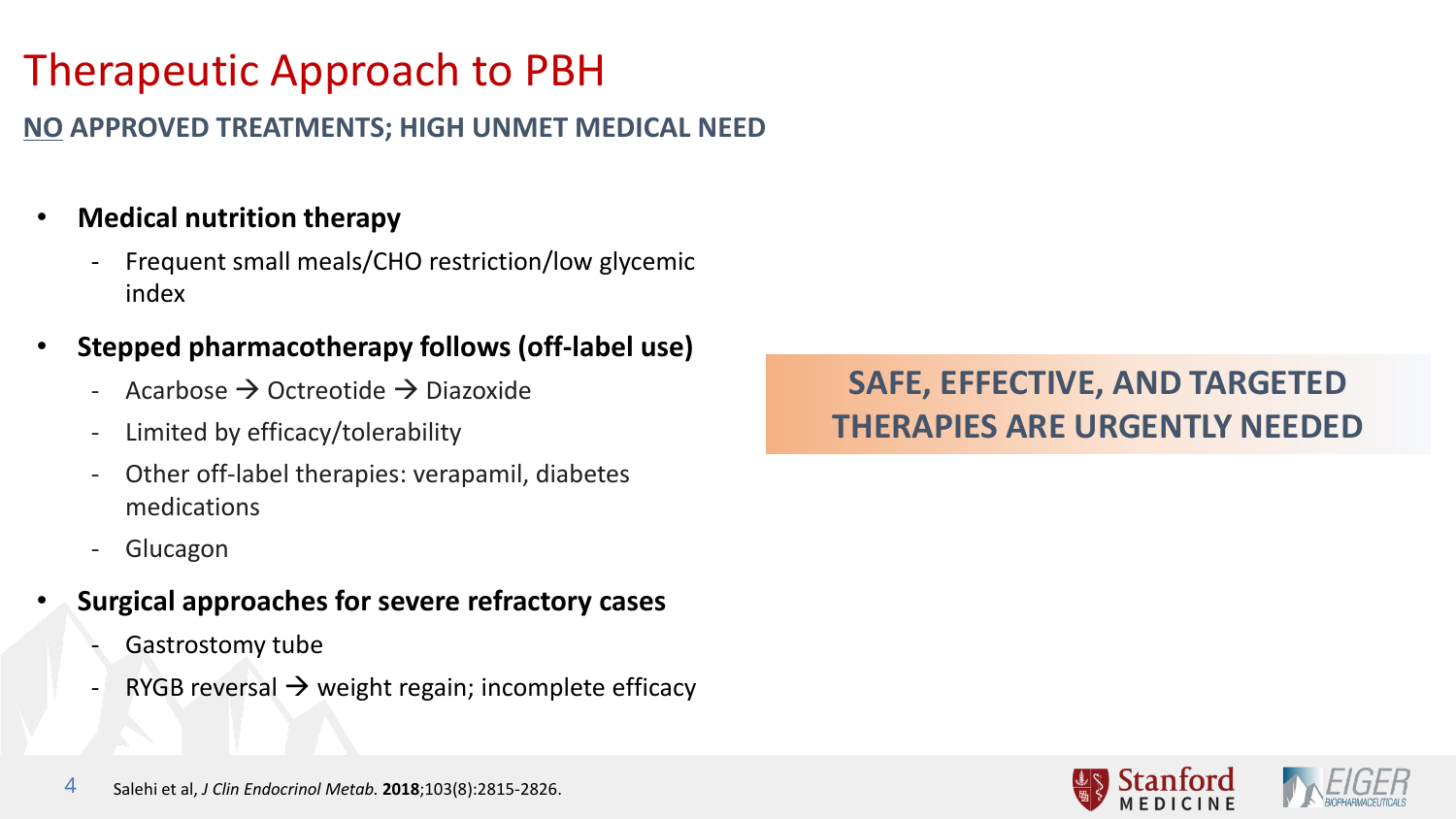# Pathophysiology: Exaggerated Secretion of GLP-1

### **CAUSING SYMPTOMATIC HYPERINSULINEMIC HYPOGLYCEMIA**





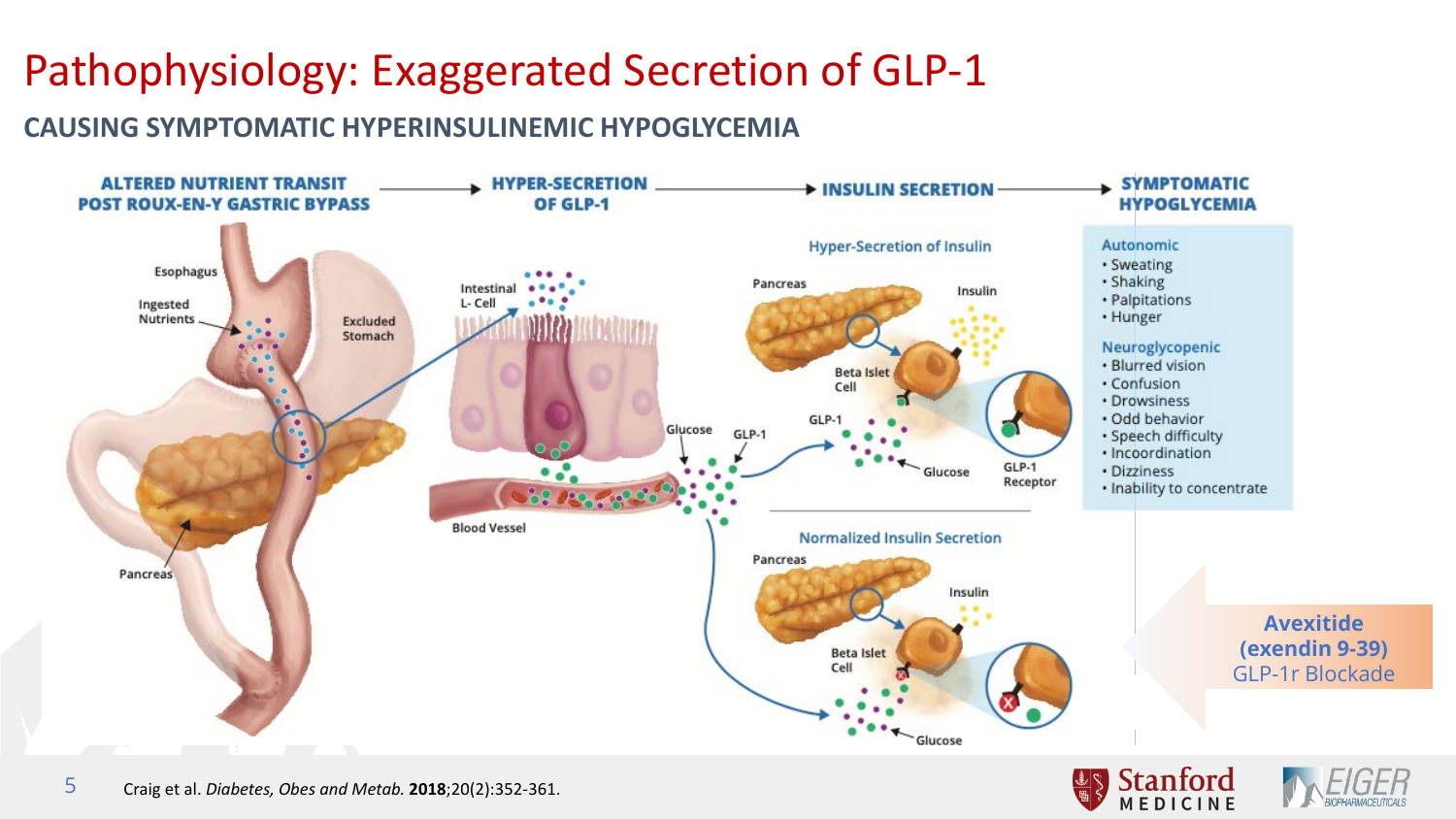## GLP-1 Receptor Antagonism: A Targeted Therapeutic Approach to PBH **PROOF OF CONCEPT STUDY DEMONSTRATED PREVENTION OF HYPERINSULINEMIC HYPOGLYCEMIA**



#### **Avexitide Infusion**

- **100%** prevention of hypoglycemia
- Increased the plasma glucose nadir by 70%, matching NS controls
- Ameliorated hyperinsulinemia despite earlier and equally high peak plasma concentrations
- Did not alter fasting insulin or insulin clearance



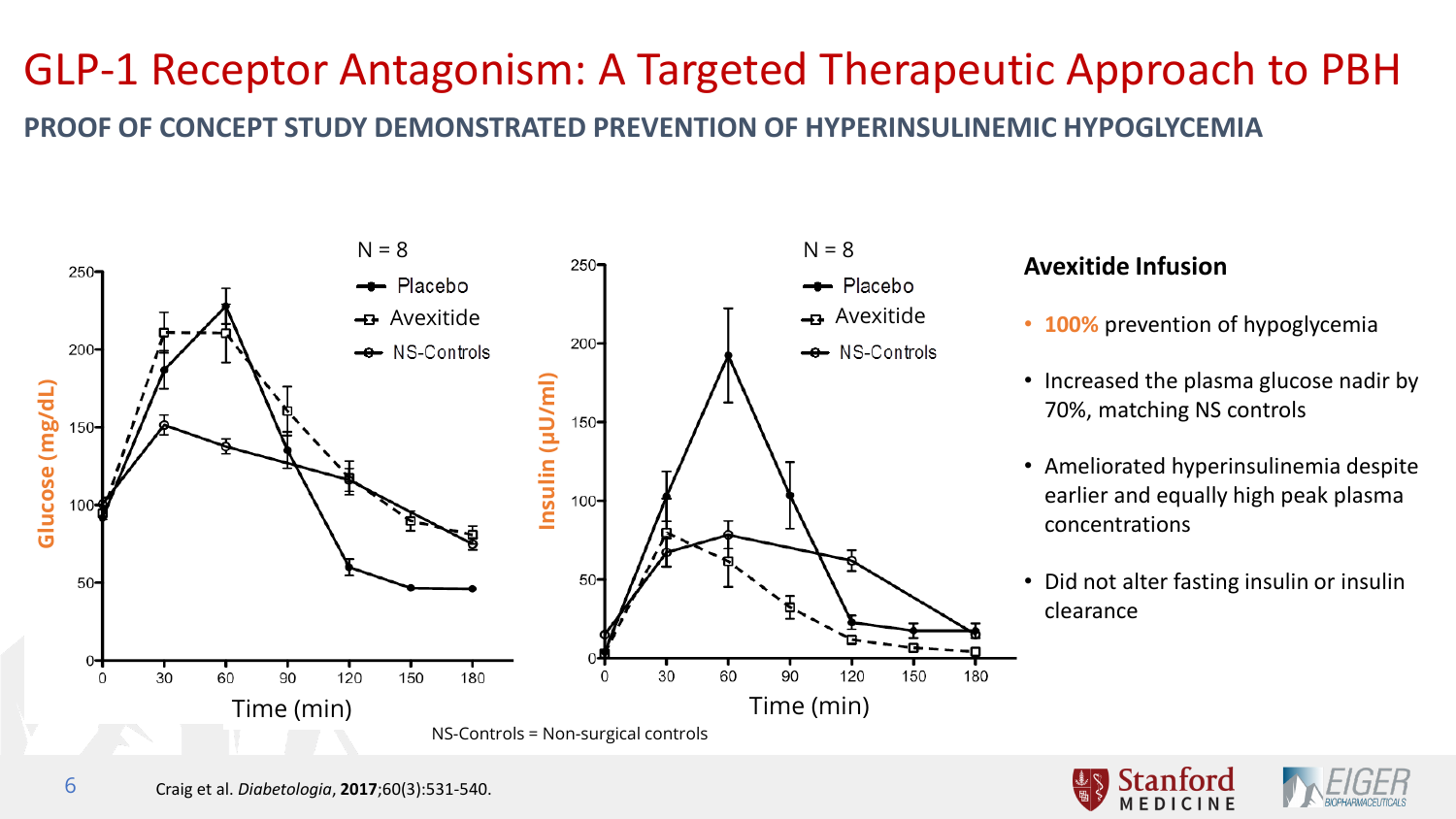## Prior Avexitide Trials

#### **SAFE AND EFFECTIVE PREVENTION OF HYPERINSULINEMIC HYPOGLYCEMIA IN PATIENTS WITH PBH**

| <b>Study</b>             |    | # of Patients   Dosing/Duration | <b>Status</b>                                                         |
|--------------------------|----|---------------------------------|-----------------------------------------------------------------------|
| <b>IV Infusion</b>       |    | Single dose                     | Published in Diabetologia                                             |
| SubQ Injection - SAD     | 8  | Single dose                     | Presented at ADA 2016   Published in Diabetes, Obesity and Metabolism |
| SubQ Injection - MAD     | 20 | Up to 3 days BID                | Presented at ADA 2017   Published in Diabetes, Obesity and Metabolism |
| SubQ Injection - PREVENT | 18 | 28 days QD/BID                  | Presented at ENDO 2019   Published in JCEM                            |

### **PREVENT** Randomized, Placebo-controlled Crossover Trial of Avexitide for Treatment of PBH

- 18 patients with PBH: avexitide 30 mg BID x 14 days and 60 mg once daily x 14 days
- Avexitide raised glucose nadir by 21% (p=0.001) and 26% (p=0.0002), lowered insulin peak by 23% (p=0.029) and 21% (p=0.042)
- Significant reductions in rates of Levels 1, 2, and 3 hypoglycemia as captured by SMBG/e-Diary
- Significant reductions in hypoglycemia on blinded CGM without clinically relevant hyperglycemia
- PK/PD assessment suggested 45 mg BID or 90 mg daily dosing



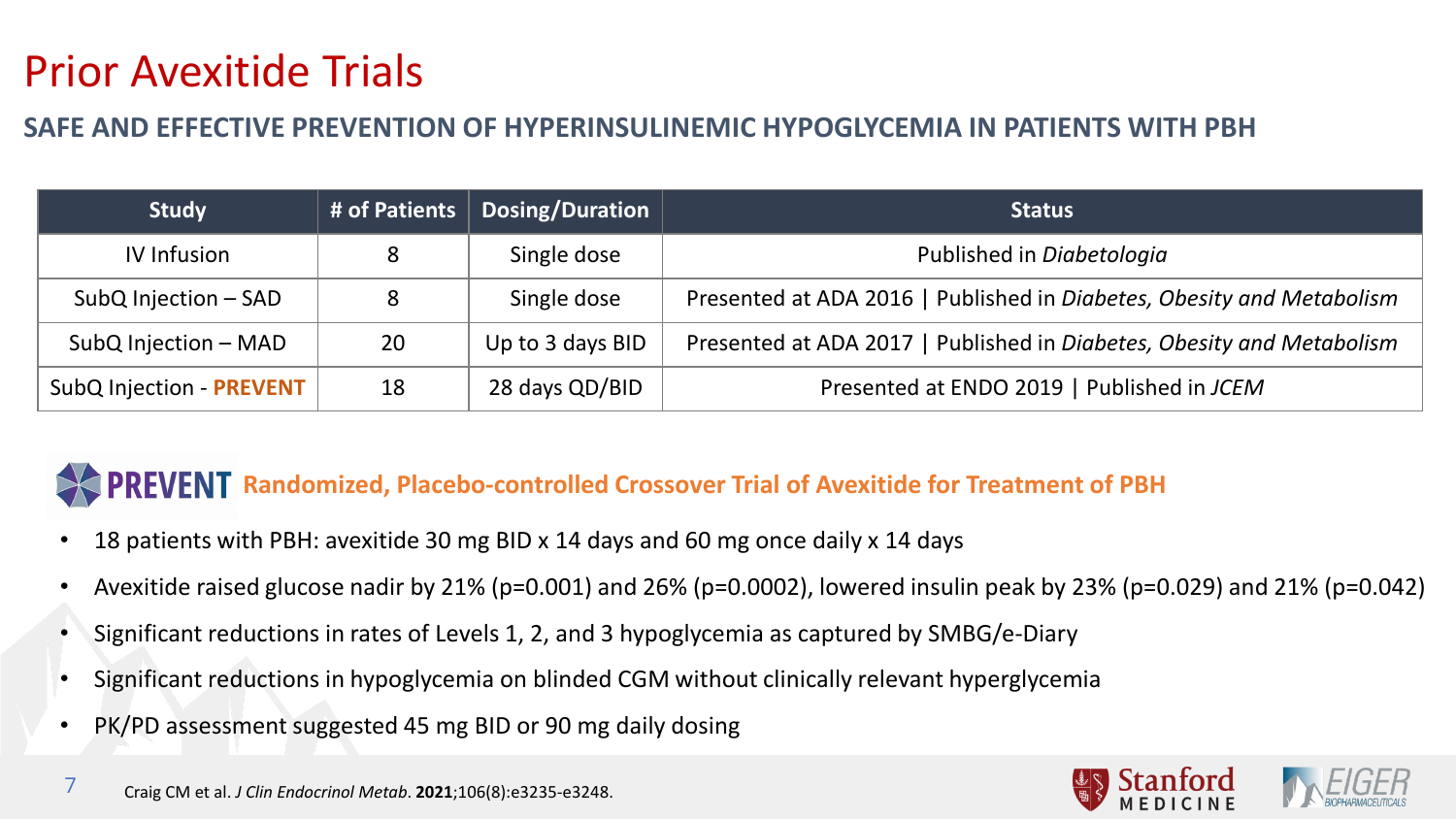# Avexitide for Hypoglycemia after GI Surgery

**DOSE EXPLORATION IN AN EXPANDED PATIENT POPULATION1**



#### **Primary efficacy endpoint**

Rate of daytime Level 2 hypoglycemia by CGM (glucose <54 mg/dL)

<sup>2</sup>*Diabetes Care* **2019**;42(S1):S61–S70 <sup>1</sup>Enrollment Population: RYGB, VSG, esophagectomy, gastrectomy, Nissen fundoplication patients with severe, recurrent, diet-refractory hypoglycemia

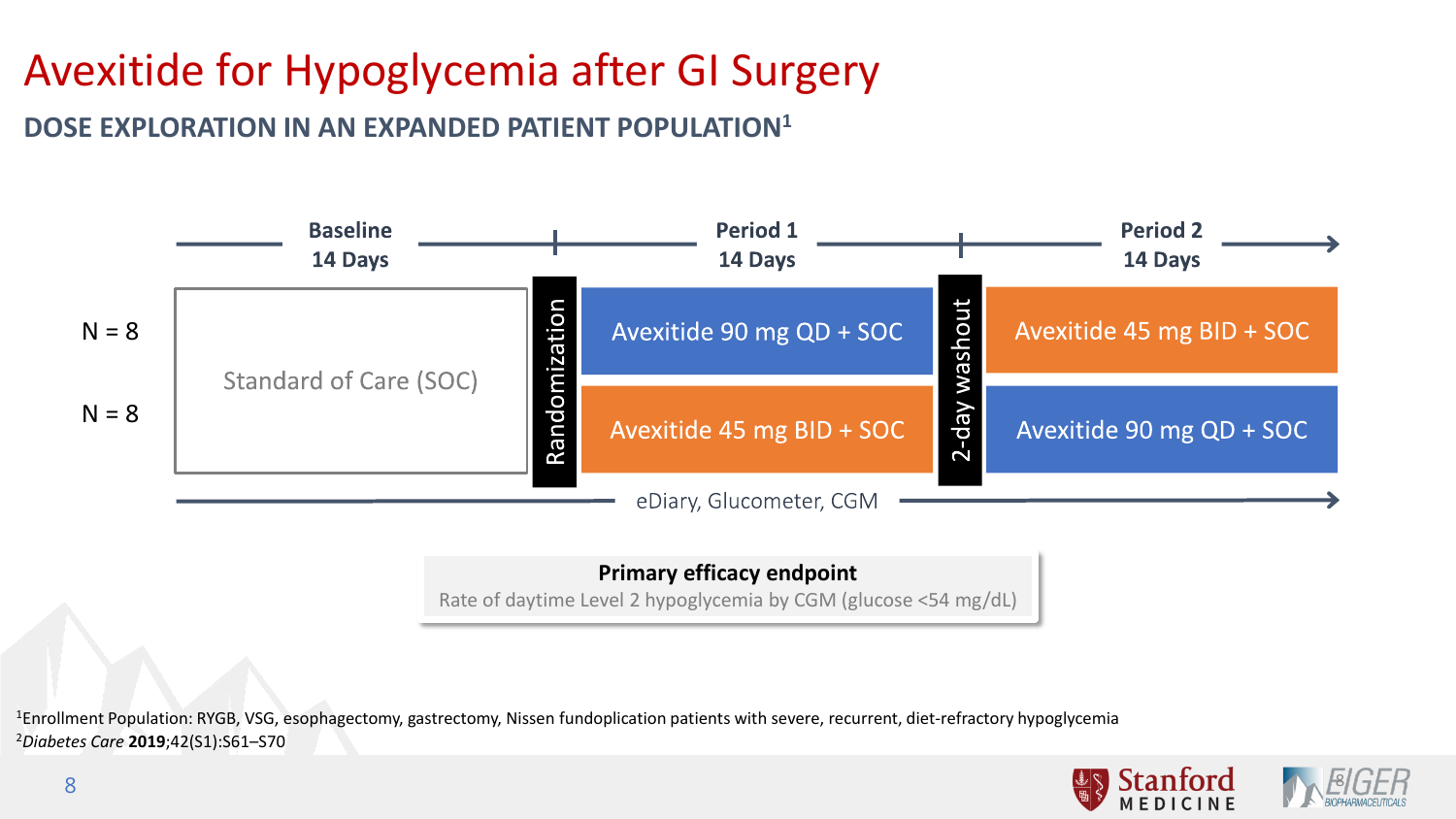## Participant Characteristics

#### **16 PARTICIPANTS WITH SEVERE HH AFTER RYGB, VSG, GASTRECTOMY, NISSEN FUNDOPLICATION**

| <b>Characteristic</b>                                                    | Total ( $N=16*$ ) |  |  |
|--------------------------------------------------------------------------|-------------------|--|--|
| Demographic / Anthropomorphic Characteristic                             |                   |  |  |
| Sex, female/male, n (%)                                                  | 14/2 (87.5/12.5)  |  |  |
| Age, mean (SD), years                                                    | 47.8 (12.8)       |  |  |
| Weight, mean (SD), kg                                                    | 79.4 (14.8)       |  |  |
| BMI, mean (SD), kg/m <sup>2</sup>                                        | 28.4(5.2)         |  |  |
| <b>Surgical Subtype</b>                                                  |                   |  |  |
| <b>RYGB (%)</b>                                                          | 9(56.2)           |  |  |
| Nissen (%)                                                               | 1(6.2)            |  |  |
| <b>VSG (%)</b>                                                           | 4(25.0)           |  |  |
| Gastrectomy (%)                                                          | 2(12.5)           |  |  |
| <b>Clinical History</b>                                                  |                   |  |  |
| History of type 2 DM before surgery, n (%)                               | $\overline{0}$    |  |  |
| Time since surgery, mean (SD), months                                    | 76.3 (51.1)       |  |  |
| Time to first experience of postprandial hypoglycemia, mean (SD), months | 15.4(22.1)        |  |  |
| History of LOC due to HH, n (%)                                          | 7(43.7)           |  |  |
| History of hospitalization due to HH, n (%)                              | 1(6.2)            |  |  |
| History of pharmacotherapy for HH, n (%)                                 | 11(68.7)          |  |  |
| History of surgery for HH, n (%)                                         | 1(6.2)            |  |  |





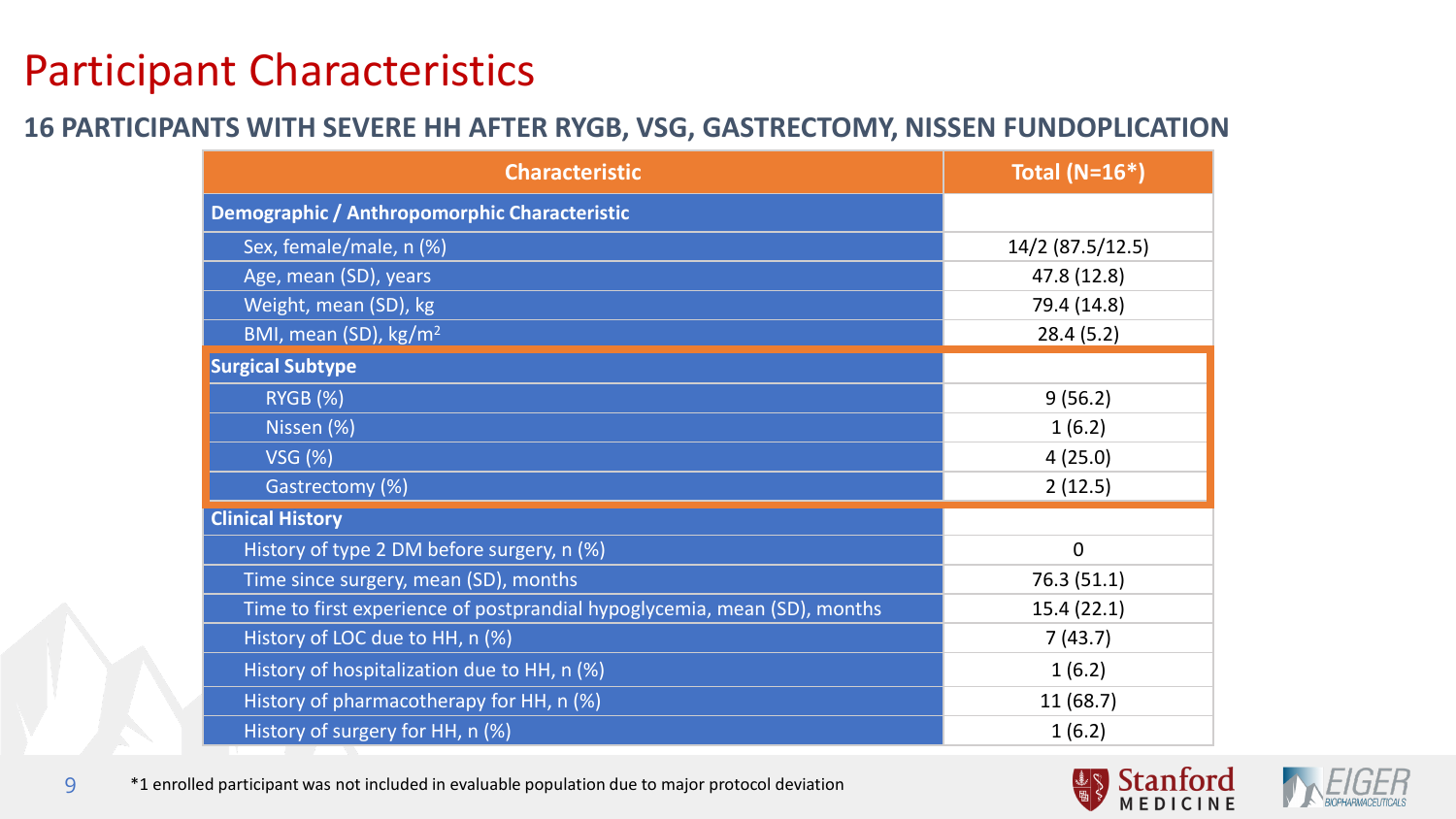# Significant Reductions in Hypoglycemia Events by SMBG / eDiary

**CONSISTENT IMPROVEMENTS OBSERVED WITH BOTH DOSING REGIMENS**

|                                                        | <b>Treatment Period (n=16)</b>            |           |                             |                       |                                |                             |                 |  |  |  |
|--------------------------------------------------------|-------------------------------------------|-----------|-----------------------------|-----------------------|--------------------------------|-----------------------------|-----------------|--|--|--|
| Parameter<br><b>Measured by</b>                        | Avexitide<br><b>Baseline</b><br>45 mg BID |           |                             | Avexitide<br>90 mg QD |                                |                             |                 |  |  |  |
| eDiary and SMBG                                        | Mean (SD)                                 | Mean (SD) | % Decrease<br>from Baseline | $p$ -value            | <b>Mean Event</b><br>Rate (SD) | % Decrease<br>from Baseline | <i>p</i> -value |  |  |  |
| Rate <sup>1</sup> of Level 1 Hypoglycemia <sup>2</sup> | 5.9(5.23)                                 | 2.7(4.32) | 53.8%                       | 0.0028                | 1.9(3.78)                      | 67.5%                       | 0.0005          |  |  |  |
| Rate of Level 2 Hypoglycemia <sup>3</sup>              | 2.7(3.10)                                 | 1.2(1.42) | 56.8%                       | 0.0027                | 1.3(3.72)                      | 53.3%                       | 0.0043          |  |  |  |
| Rate of Level 3 Hypoglycemia <sup>4</sup>              | 2.5(3.18)                                 | 0.8(1.22) | 67.5%                       | 0.0003                | 0.9(2.88)                      | 66.1%                       | 0.0003          |  |  |  |

<sup>1</sup> Rate is defined as number of episodes in each treatment period normalized to 14 days

2 Level 1 Hypoglycemia is defined as SMBG concentrations <70 mg/dL

3 Level 2 Hypoglycemia is defined as SMBG concentrations <54 mg/dL

<sup>4</sup> Level 3 Hypoglycemia is defined as a severe event characterized by altered mental and/or physical functioning that requires assistance from another person for recovery. This applies regardless of whether a patient receives external assistance.

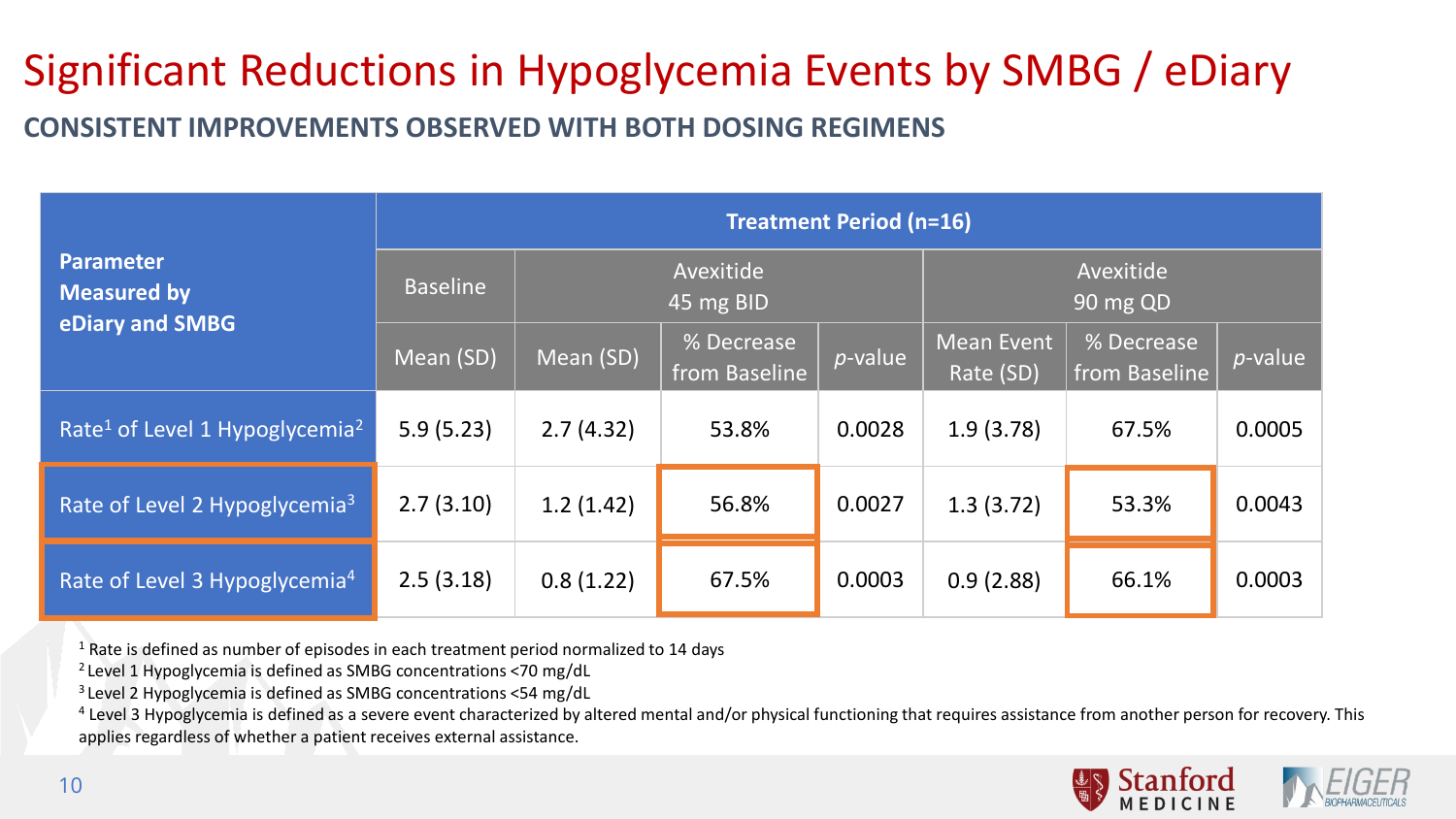# Significant Reductions in Hypoglycemia with Avexitide

**% TIME IN HYPOGLYCEMIA AND # OF HYPOGLYCEMIA EVENTS AS MEASURED BY BLINDED CGM**



\* *p*<0.05 \*\* *p*<0.01 \*\*\* *p*<0.001 <sup>1</sup> Percent Time in Hypoglycemia = total hours of CGM readings below 70 mg/L or 54 mg/dL divided by total CGM wear time <sup>2</sup> Event Rate is defined as number of episodes below range (70 or 54 mg/dL) for at least 15 minutes during each treatment period normalized to 14 days 3 Diurnal is defined as 8am-10pm

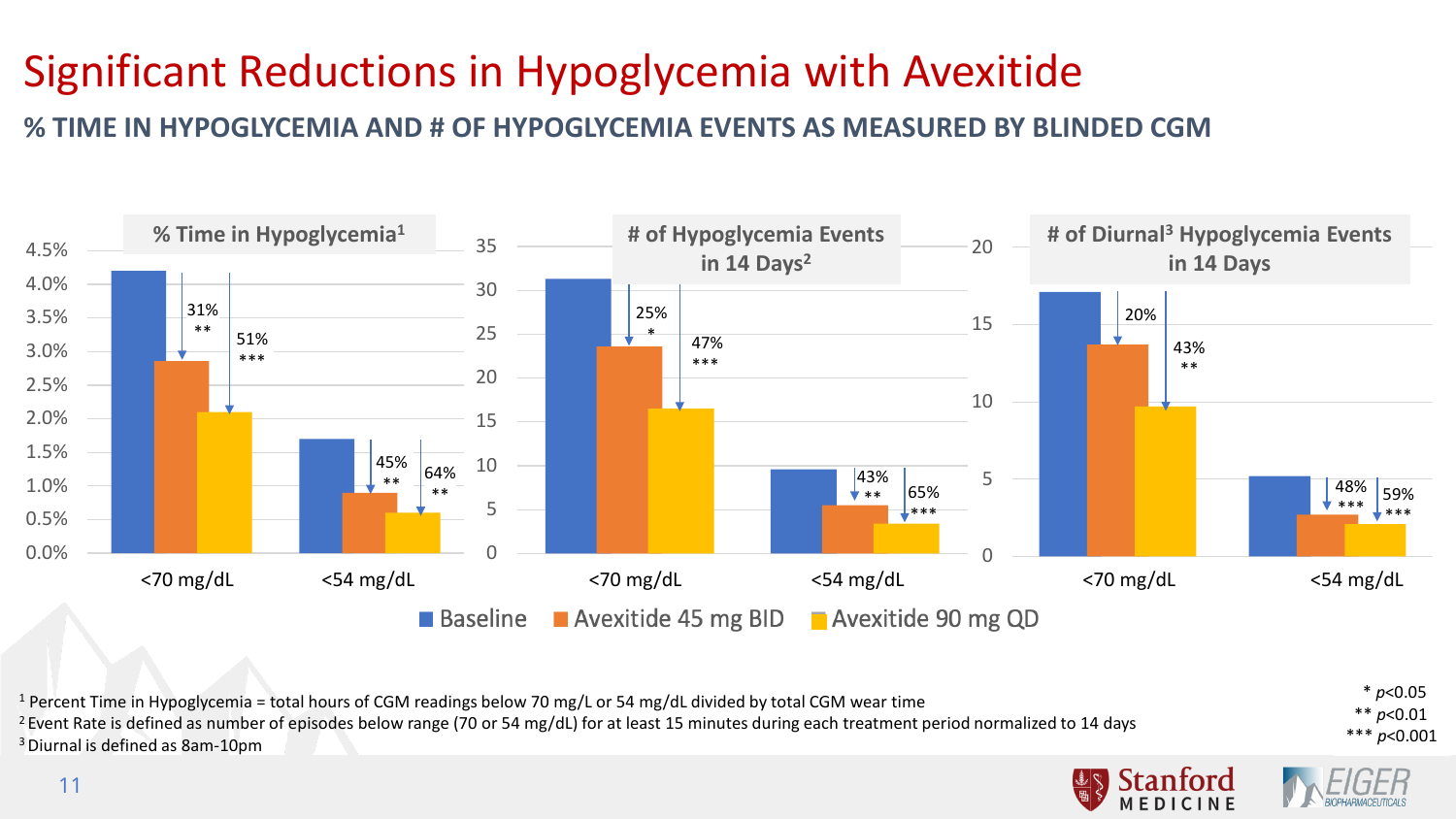# Significant Reductions in % Time in Hypoglycemia by CGM

#### **AMPLIFICATION OF EFFECT FOR POST-GASTRECTOMY PATIENTS**



■ Baseline Avexitide 45 mg BID Avexitide 90 mg QD

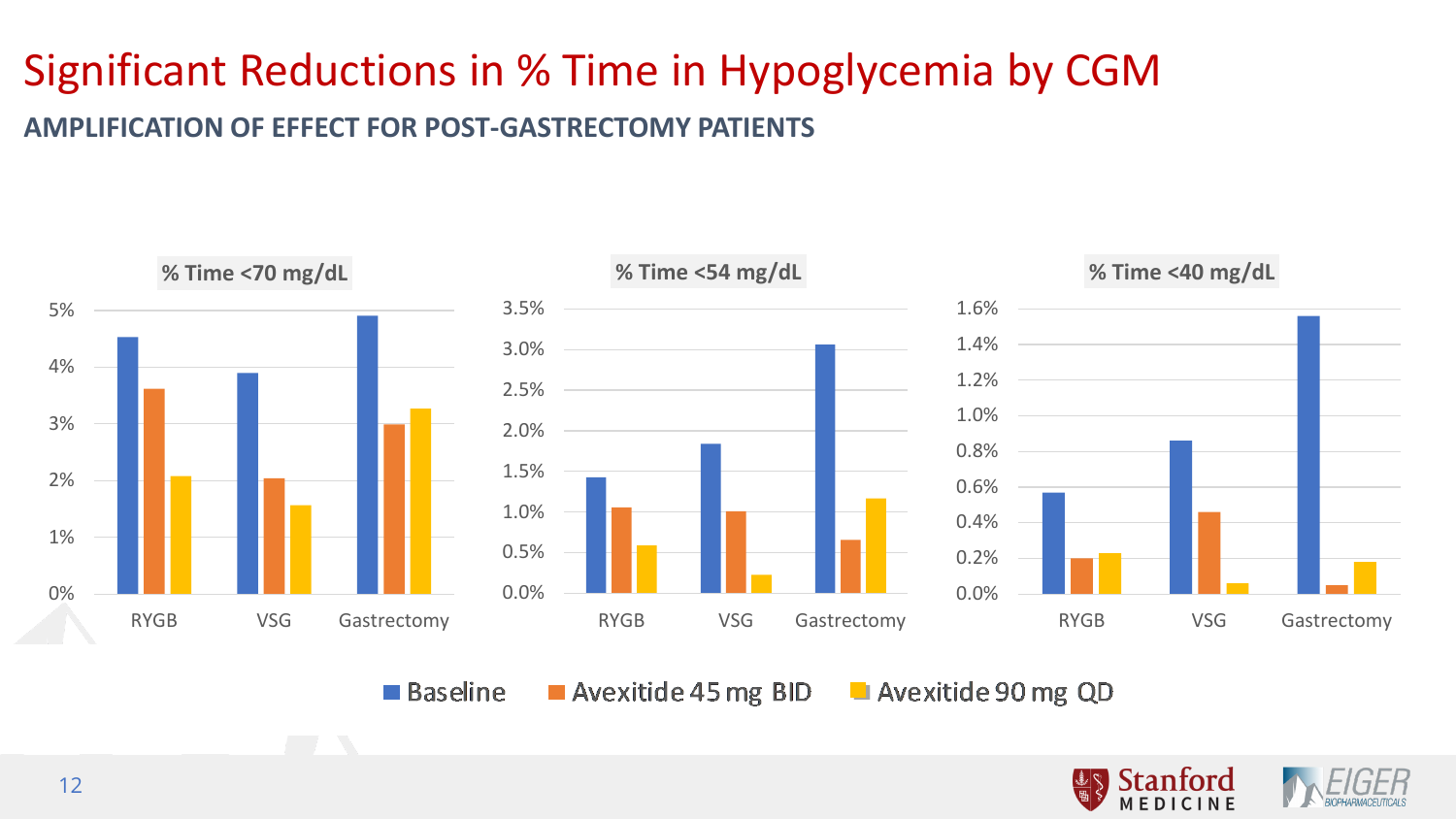## Avexitide Safety

#### **AVEXITIDE WAS WELL-TOLERATED WITH NO SAFETY SIGNALS IDENTIFIED**

- No SAEs
- Most common AEs: diarrhea, headache, bloating, and injection site reaction / bruising
- AEs were mild to moderate in severity and transient
- All AEs were self-limited and resolved without treatment
- No participant withdrawals

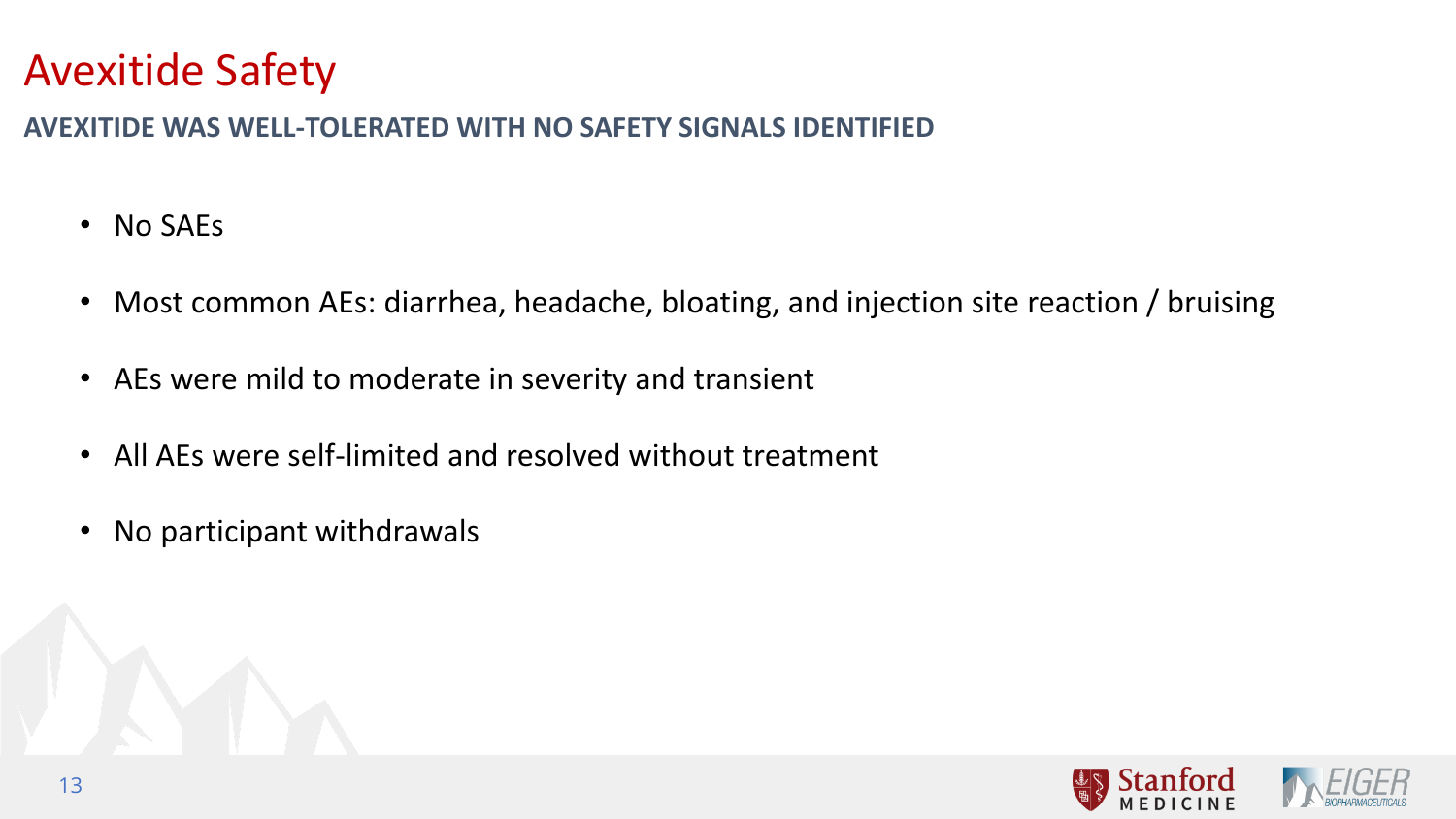## **Conclusions**

### **EFFICACY AND SAFETY SUPPORT NOVEL DOSING REGIMEN IN AN EXPANDED INDICATION**

- Avexitide (exendin 9-39) is a first-in-class GLP-1 receptor antagonist in development for treatment of PBH and other forms of HH, including congenital hyperinsulinism
- 28 days of treatment in patients with HH after RYGB, VSG, gastrectomy, Nissen fundoplication demonstrated clinically meaningful improvements:
	- Significant reductions in the rates of Levels 1-3 hypoglycemia by SMBG and eDiary
	- Significant reductions in TBR and hypoglycemia events by CGM
- Benefits were seen across all surgical subtypes and with both dosing regimens
- Avexitide was well-tolerated, with no significant safety concerns observed in this study